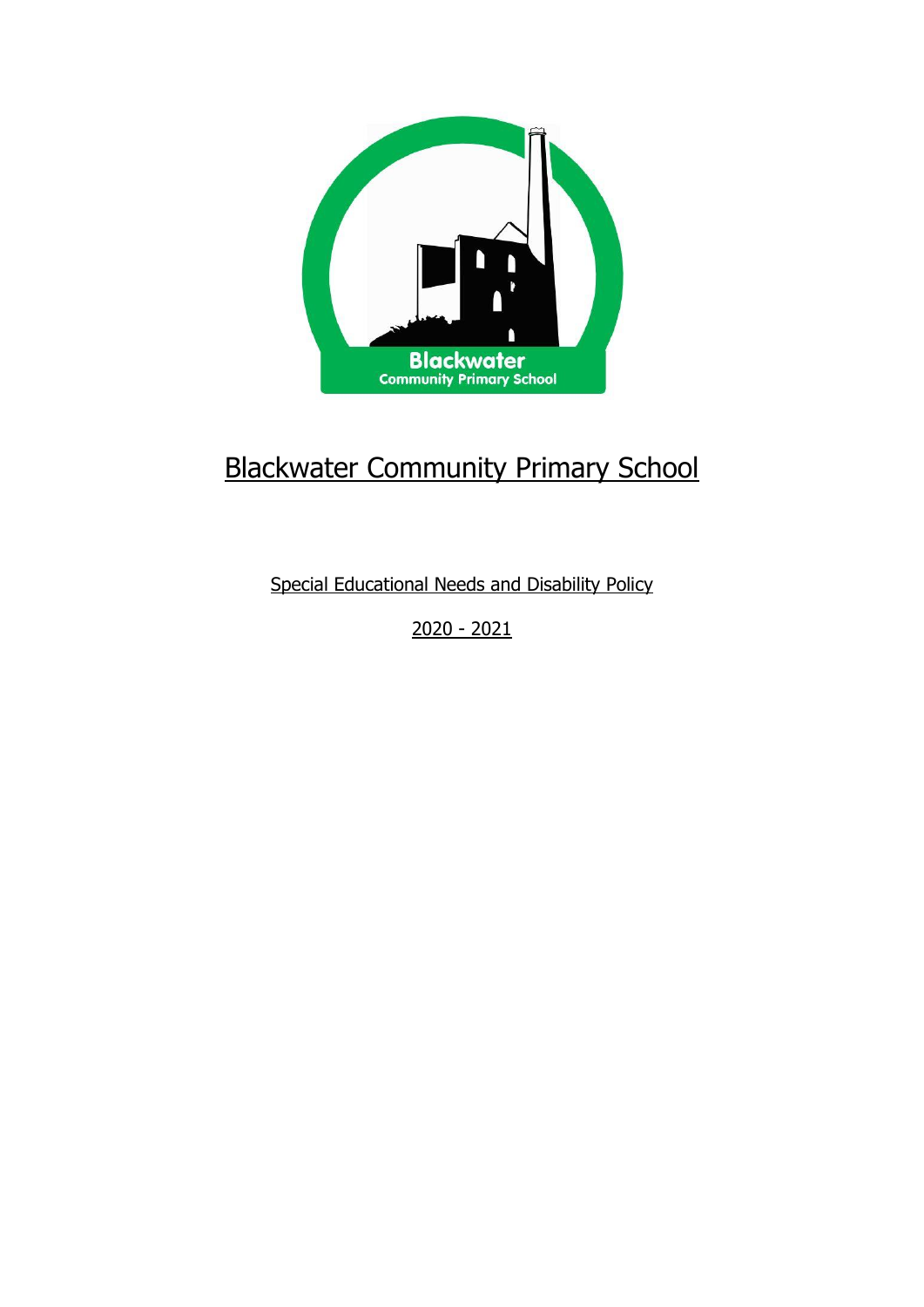#### **Purpose**

The Special Educational Needs and Disability (SEND) Policy is a key part of as successful inclusive school.

This SEND policy outlines how Blackwater aims to meet the additional needs of all children and should be read in conjunction with the school's equality policy.

There is a shared expectation at Blackwater School that all pupils regardless of their specific needs should be offered inclusive quality first teaching which will enable them to make the best possible progress and feel that they are an equal and valued member of the wider school community.

Blackwater School offers a range of provision to support children with communication and interaction, cognition and learning difficulties, social, mental and health problems or sensory and physical needs.

We provide induction, training, coaching and support to help teachers achieve good practice in teaching all children. This is achieved in addition by:

- working with parents and children and staff,
- monitoring plans, teaching and books,
- providing interventions,
- seeking external advice to ensure that all children receive the provision they require.

Our policy and practice is designed to promote pupils working towards becoming independent and resilient learners and should not be seen in isolation from the school's wider context and ethos.

Please see also Blackwater's SEND report/school offer (on the school website) for additional information and useful definitions

You may also wish to read the full document, which outlines the legal requirements for supporting children with SEND (The Code of Practice 2015) which can be foun[d here.](https://www.gov.uk/government/uploads/system/uploads/attachment_data/file/398815/SEND_Code_of_Practice_January_2015.pdf) The term teacher refers to all adults in school from this point onward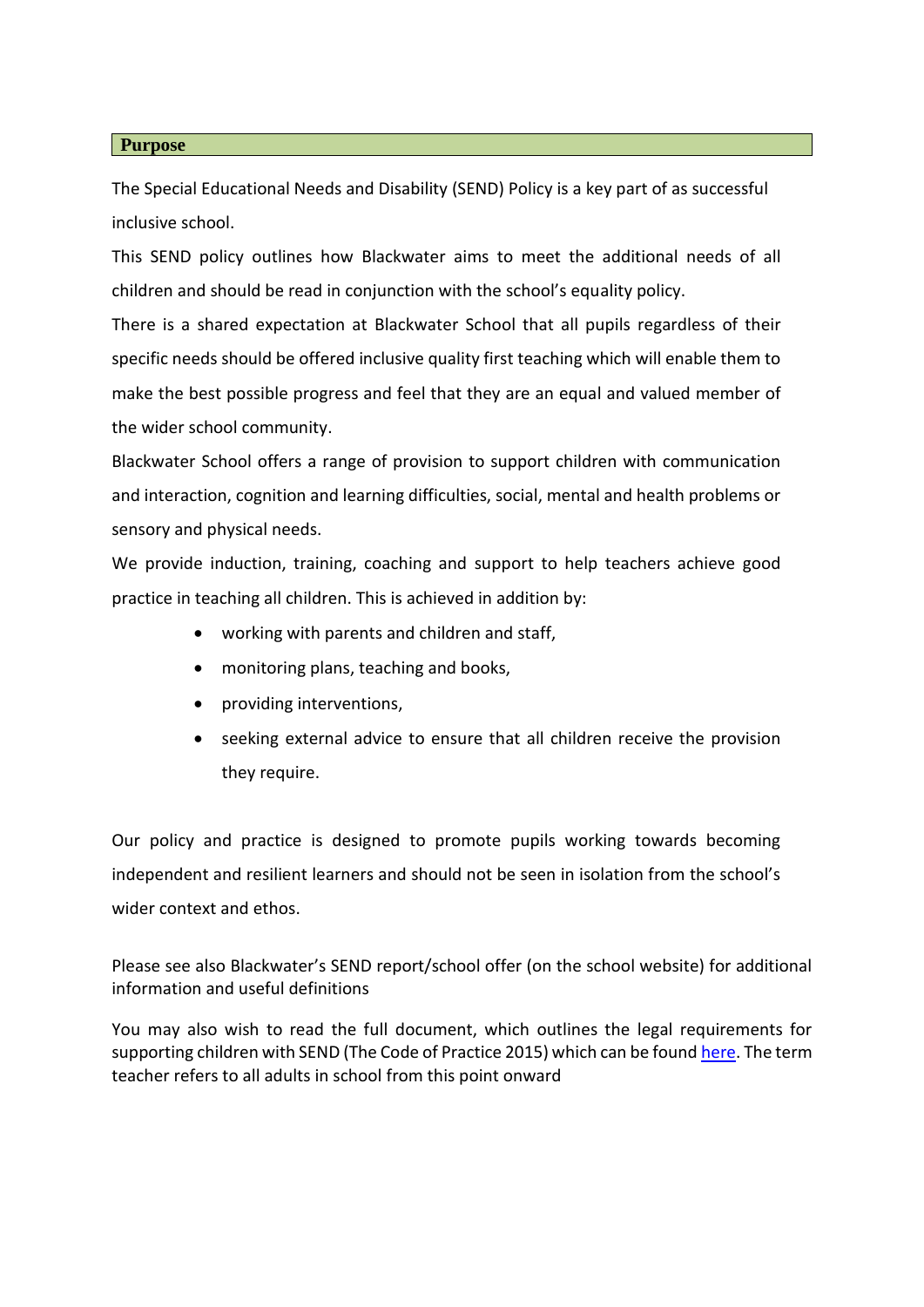#### **What is SEND?**

**Definition:** As defined by the Children's and families bill 2013 and SEN code of practice 2014. A child or young person has SEND if they have a learning difficulty or disability which calls for special educational provision to be made for them. A child of compulsory school age or a young person has a learning difficulty or disability if they:

- (a) have a significantly greater difficulty in learning than the majority of others of the same age; or
- (b) have a disability which prevents or hinders them from making use of educational facilities of a kind generally provided for others of the same age in mainstream schools or mainstream post-16 institutions.

A child under compulsory school age has special educational needs if they fall within the definition at (a) or (b) above or would so do if special educational provision was not made for them (Clause 20 Children and Families Bill) This is a broad definition covering children and young people from 0- 25 years of age. Where a child or young person has a disability or health condition which requires special educational provision to be made, they will be covered by the SEN definition.

#### **Special educational provision means**

Educational provision which is additional to, or otherwise different from the educational provision made generally for children of their age.

#### **Principles**

#### **A child with SEN has their needs met by**

- early identification
- specialist teaching/provision
- Education Health and Care Plans (EHCP) / Statement of SEN

#### **The views of the child are sought and taken into account through**

• regular involvement and discussion about their progress and provision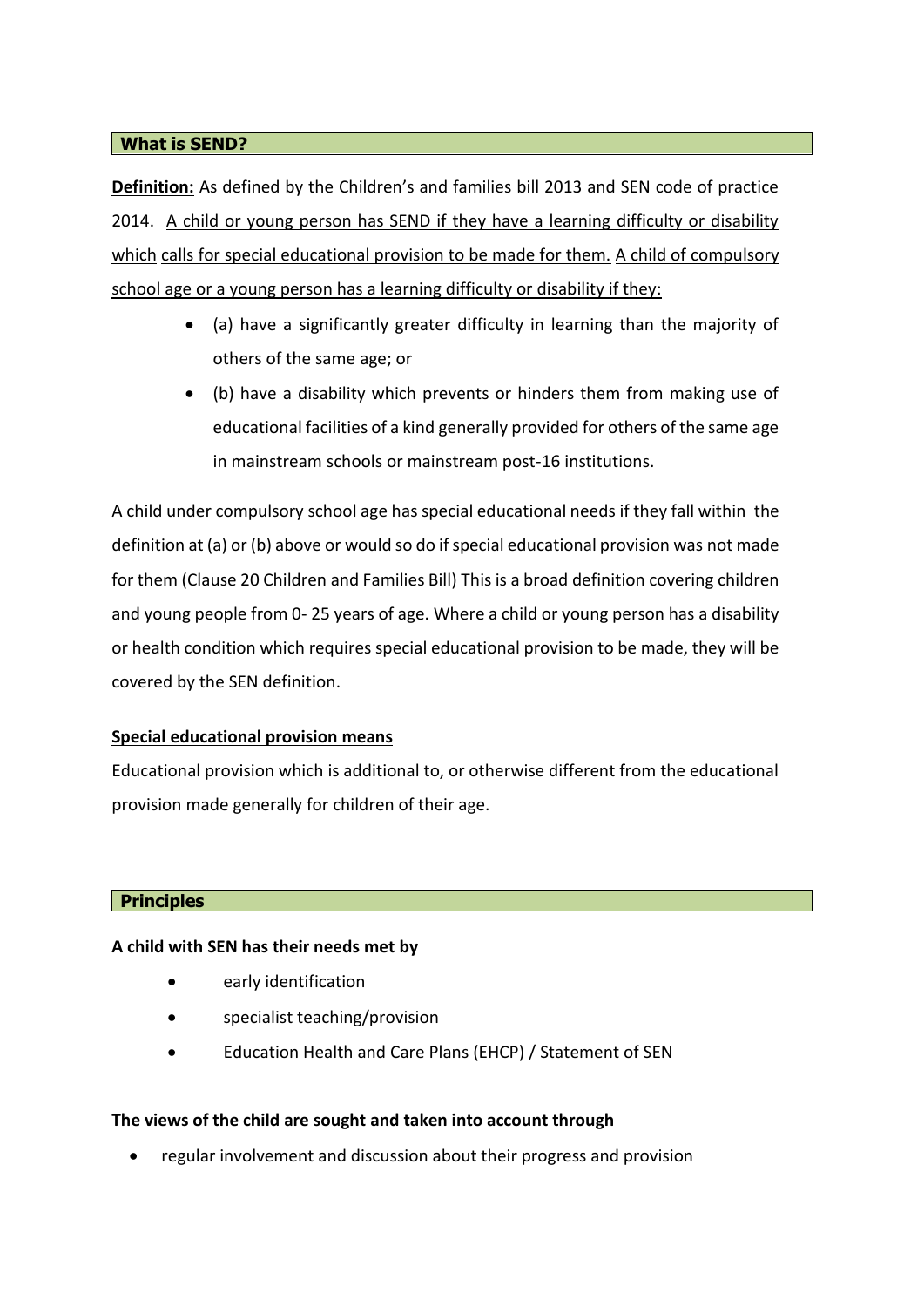**Parents have a vital role to play in supporting their child's education and this is encouraged**

- by working in partnership with families
- demonstrating that parents'/carers' views and contributions are highly valued.
- keeping parents/carers fully involved.
- expecting high levels of collaboration and contribution if maximum progress is to be expected

**Children with SEN are offered full access to a broad, balanced and relevant education through:**

- admission arrangements
- equal opportunities
- accessible provision and support
- a supportive environment which values the child with their particular strengths, aspirations and barriers and strives to support each child to reach their potential in different aspects of the curriculum

#### **The additional needs of children at Blackwater School are met by:**

- Early identification
- Children with SEN have identified difficulties in a number of categories, that call for special provision to be made
- Concerns are noted by the class teacher/parents/carers or external agencies
- The class teacher, in consultation with SEND personnel or external agencies agrees strategies to support the child.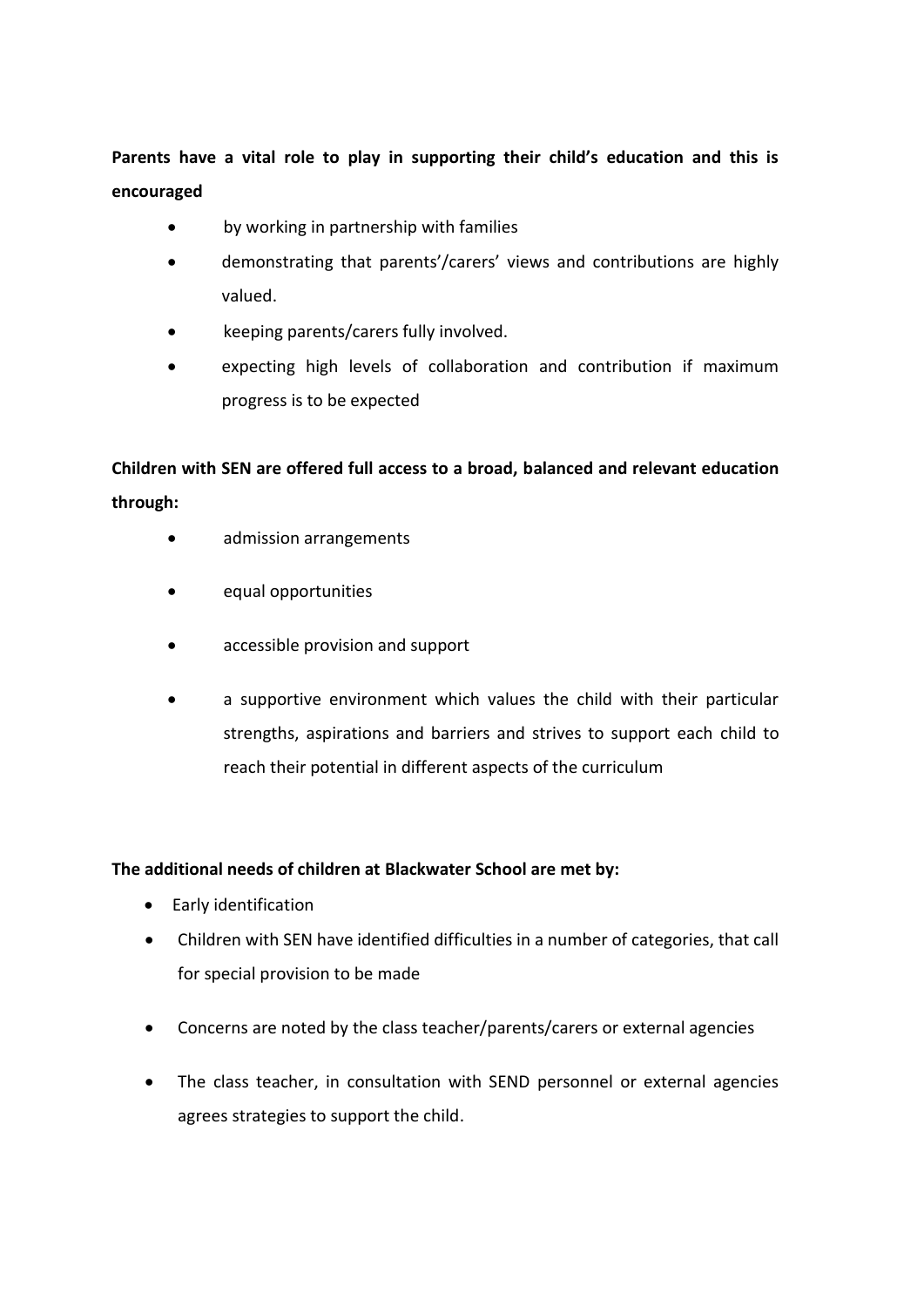• Class teachers or the SENCO may have anonymous discussions for advice with external agencies, (for example the school's Educational Psychologist or Behaviour Learning Support team, Literacy Support Service etc.) before proceeding to aid implementation of in-school support. No names will be mentioned at this stage without parental consent. If any further specialist/external action is deemed suitable, parents will be contacted and parental permission will be sought for such involvement.

## **Specialist/ High quality teaching**

- Teachers adapt to the needs of the learners
- Teachers may provide interventions that are additional to or different from those provided as part of the schools usual differentiated curriculum
- The work is well-matched to the full range of learners' needs demonstrating a range of strategies to support the children's learning
- Advice from outside agencies is incorporated in the teaching.
- Triggers for interventions are underpinned by evidence about the child, regarding progress and specific difficulties and consultations with parents, appropriate SEN personnel or external agencies
- For children accessing Education Health Care Plans or Statements, how best to meet their child's individual needs will be agreed and implemented through collaboration between the parents, education, health and care professionals as outlined in the EHCP/Statement/IEPs and Annual Reviews
- Targets are established and reviewed termly on an SEN Support Plan. Support and advice from External Agencies is sought through the SEND Team where deemed appropriate
- Parental consent will be gained at this stage for any referral to external agencies for a specific child
- Parents, SENCo, Class Teacher and outside agencies, work collaboratively to decide appropriate interventions
- Targets, incorporating recommended advice are established and reviewed termly on an SEN Support Plan (for children with an EHCP or Statement of SEND)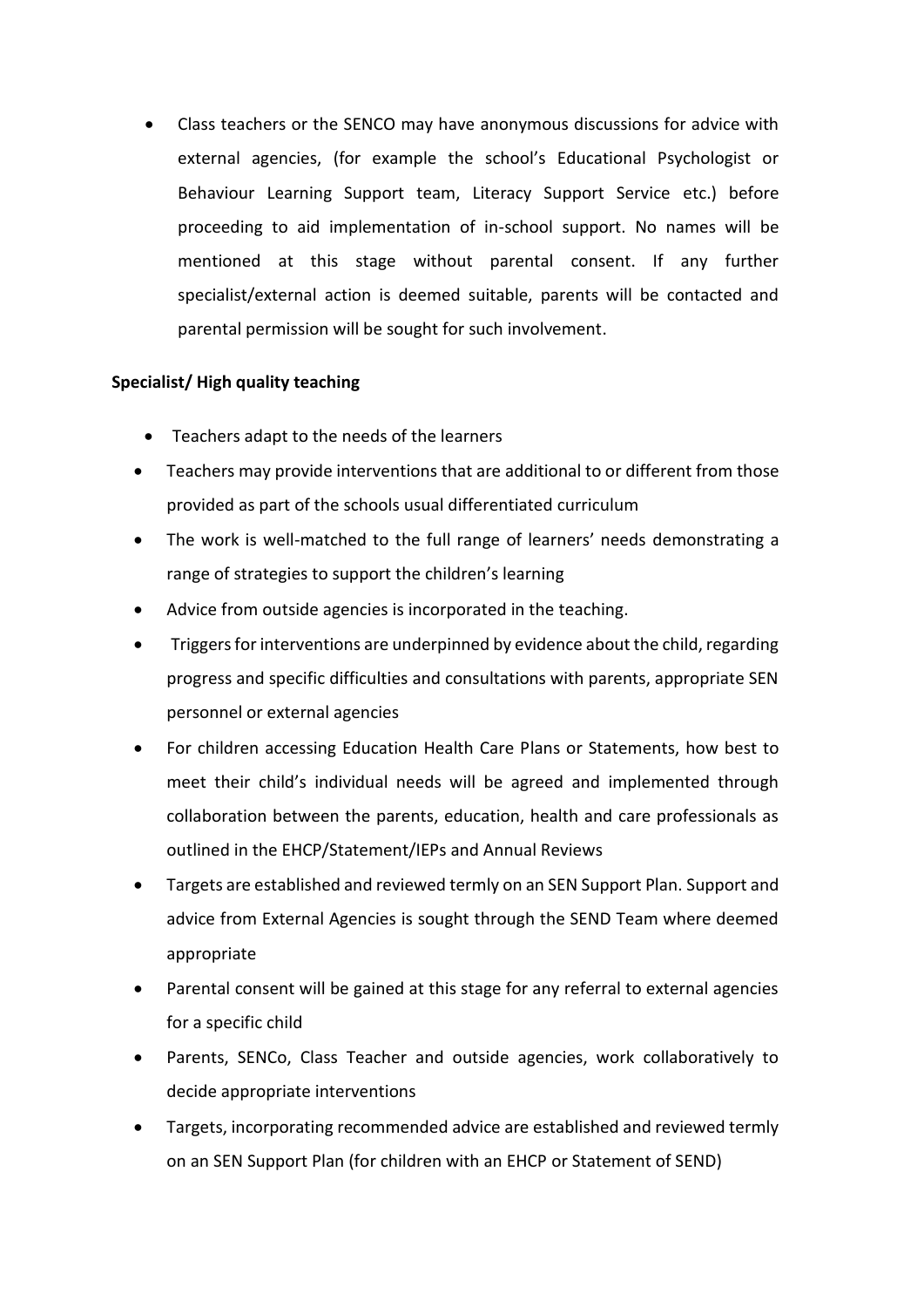- Strategies and advice are followed by teachers to ensure targets are met
- Resources that may be available are stated in the SEND Information Report (School offer) which is also published on the school website. Supporting any other individual need where deemed appropriate are achieved through interventions e.g. R-Time, literacy and numeracy catch up programs.

## **Education Health Care Plans (EHCP)**

- All children with previous Statements of SEND have been converted to EHCPs as per Cornwall Local Authority timeframe.
- Further to specialist teaching approaches listed above, if a child continues to demonstrate significant cause for concern, a TAC meeting to discuss the potential need for an EHCP will be arranged including the parents/carers, SEND team and all relevant agencies. From this meeting 'next steps' shall be agreed and managed by the appropriate agency.
- A range of written evidence is collected and submitted to the Local Authority Special Needs Assessment Service from all parties involved with the child's education and health provision.
- The Statement/EHCP, if awarded, is reviewed annually and targets are set termly in conjunction with teachers, SEND team and parents/carers.

#### **The Views of the children are taken into account through:**

- involving children in the decision making about SEN provision by, for example:
- Target setting with them
- Assessing progress with them
- Supporting them to take an active role in the annual review process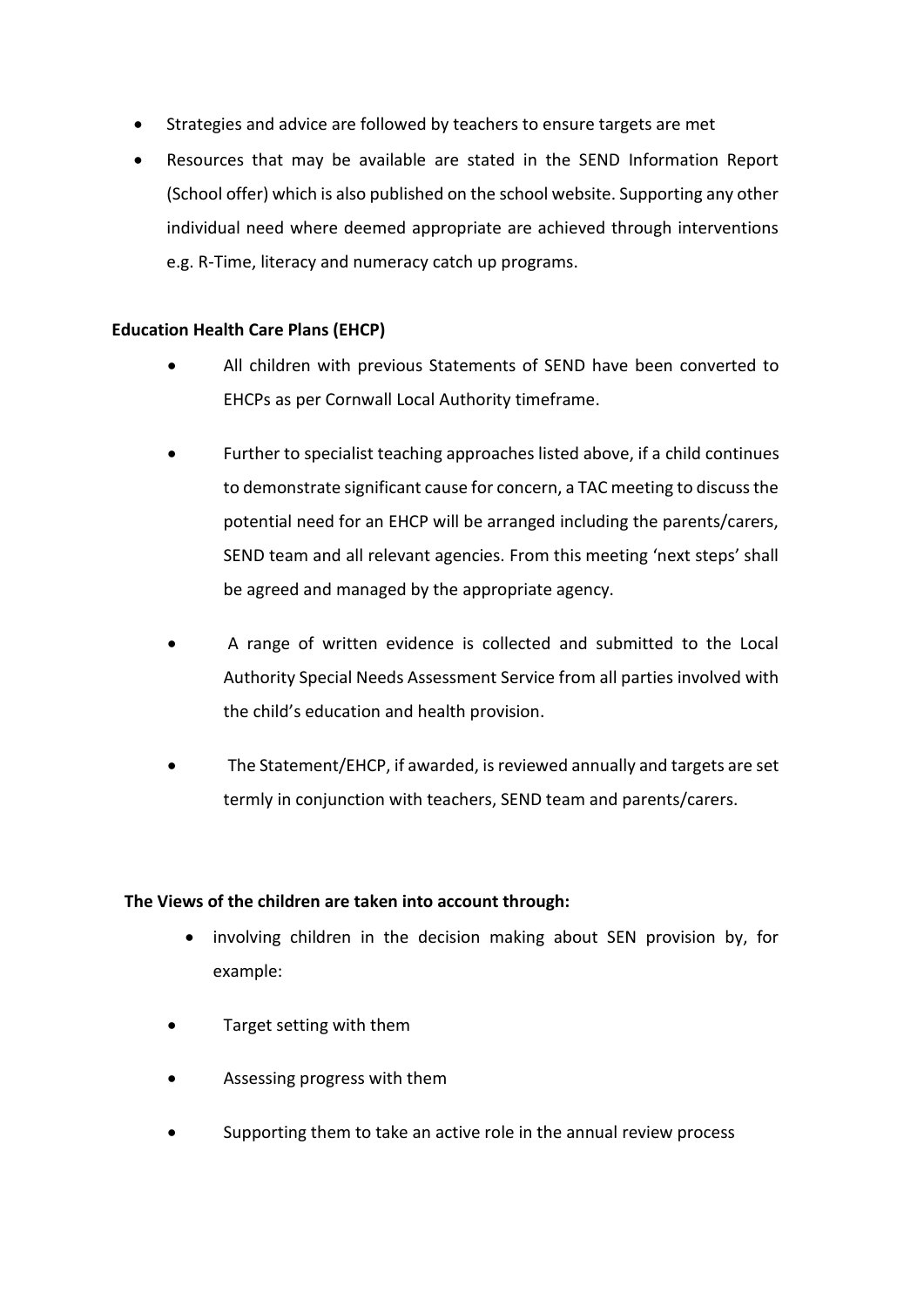• Contributing to reports where appropriate or whenever deemed suitable in supporting provision.

#### **We value parental partnerships**

#### **Parents will work in partnership with the school and other agencies through:**

- Sharing concerns, questions and thoughts about their child regularly
- Providing information about their child and circumstances as appropriate
- Discussing progress and attainment regularly
- Taking shared responsibility for supporting their child's learning (all parents have signed a Home/School Agreement

#### **Parents/Carers contributions are sought through:**

• Parent meetings, SEN Support Plan reviews, EHCP reviews, informal conversations, any written format or any other method deemed suitable by all parties. There will be recognition of the need for flexibility and the timing and structure of meetings.

#### **Keeping parents/carers fully involved**

The school will:

- Make parents aware of how to access support in preparing for their contributions
- Make sure that parents/carers are given documents to discuss prior to meetings wherever possible
- Make sure information about procedures are accessible to all
- Share information about pupil progress regularly
- Inform parents of any changes
- Share SEN Support Plans with parents termly

Parents may not be informed of initial anonymous advice seeking from external agencies but where further action is required all referrals and named discussions will only take place with parental consent.

Behaviour management procedures for SEN children accord with the school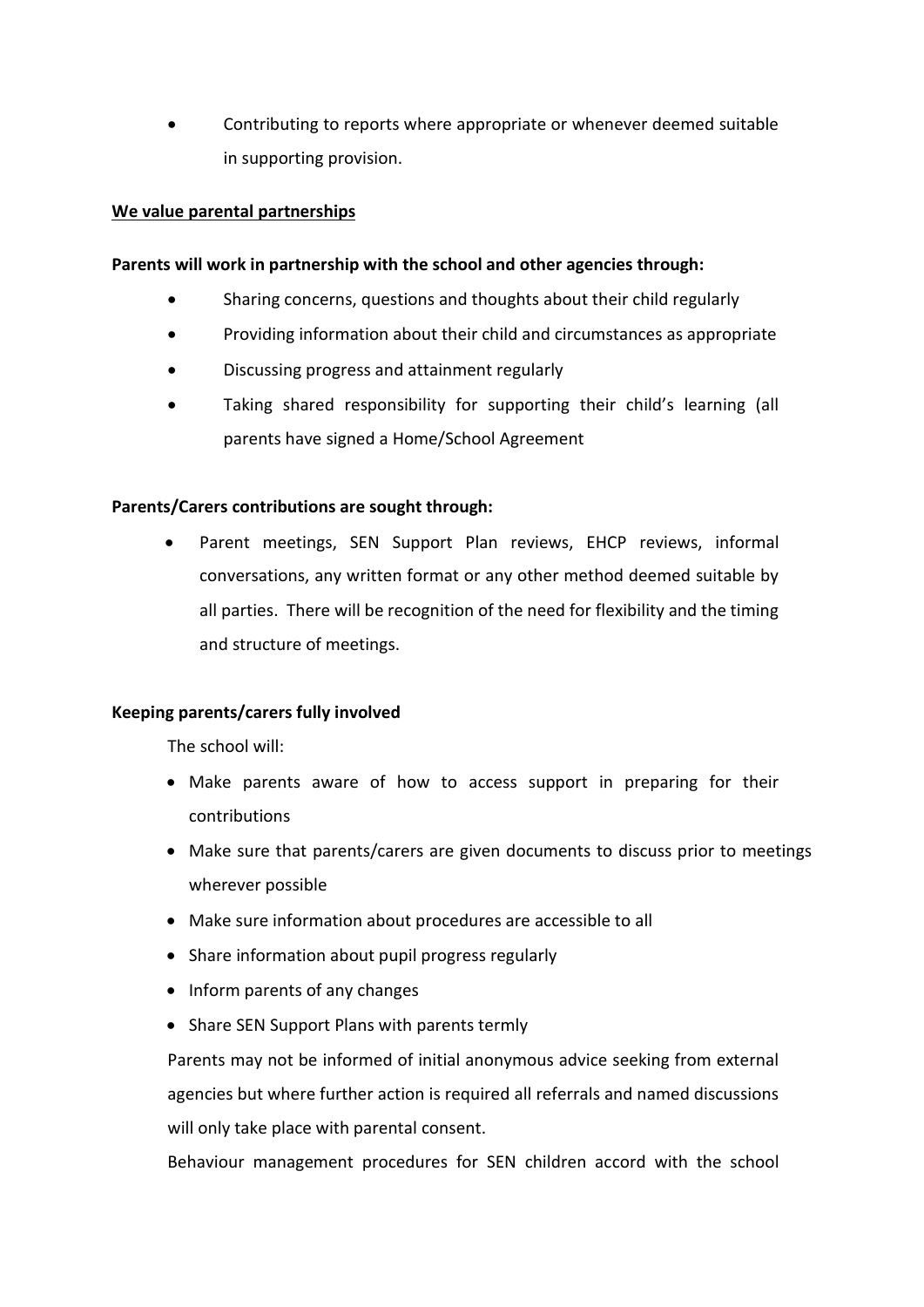behaviour policy (see separate policy) or follow guidance and support from outside agency where appropriate to an individual case.

#### **Children with additional needs get access to a full and inclusive curriculum**

## **Admission Arrangements.**

- There are not different admission arrangements for pupils with SEN who do not have statements or EHCPs
- Children applying with statements/EHCPs will have their needs assessed and admission agreed in line with the admissions policy and SEN Code of Practice, gaining priority admission if the school is able to provide for their needs
- The school will make every effort to meet the needs of SEN children

# **Equality**

- See also Blackwater's Equal Opportunities policy
- All pupils have an equal opportunity to engage in the curriculum
- All pupils follow the expected Behaviour policy as appropriate for their specific needs (see Behaviour Policy)

#### **Accessible**

- An accessible curriculum is provided for all individual pupil needs
- Termly curriculum plans are published on the school website outlining coverage and adaptations

#### **Roles and Responsibilities**

Overseeing the provision of SEN within the school is the responsibility of the Governors and the Head teacher

The Governors and Head teacher delegate responsibility to the Co-ordinator for Special Educational needs (SENCo). The named responsible person is Evey Evison The SENCo is responsible for:-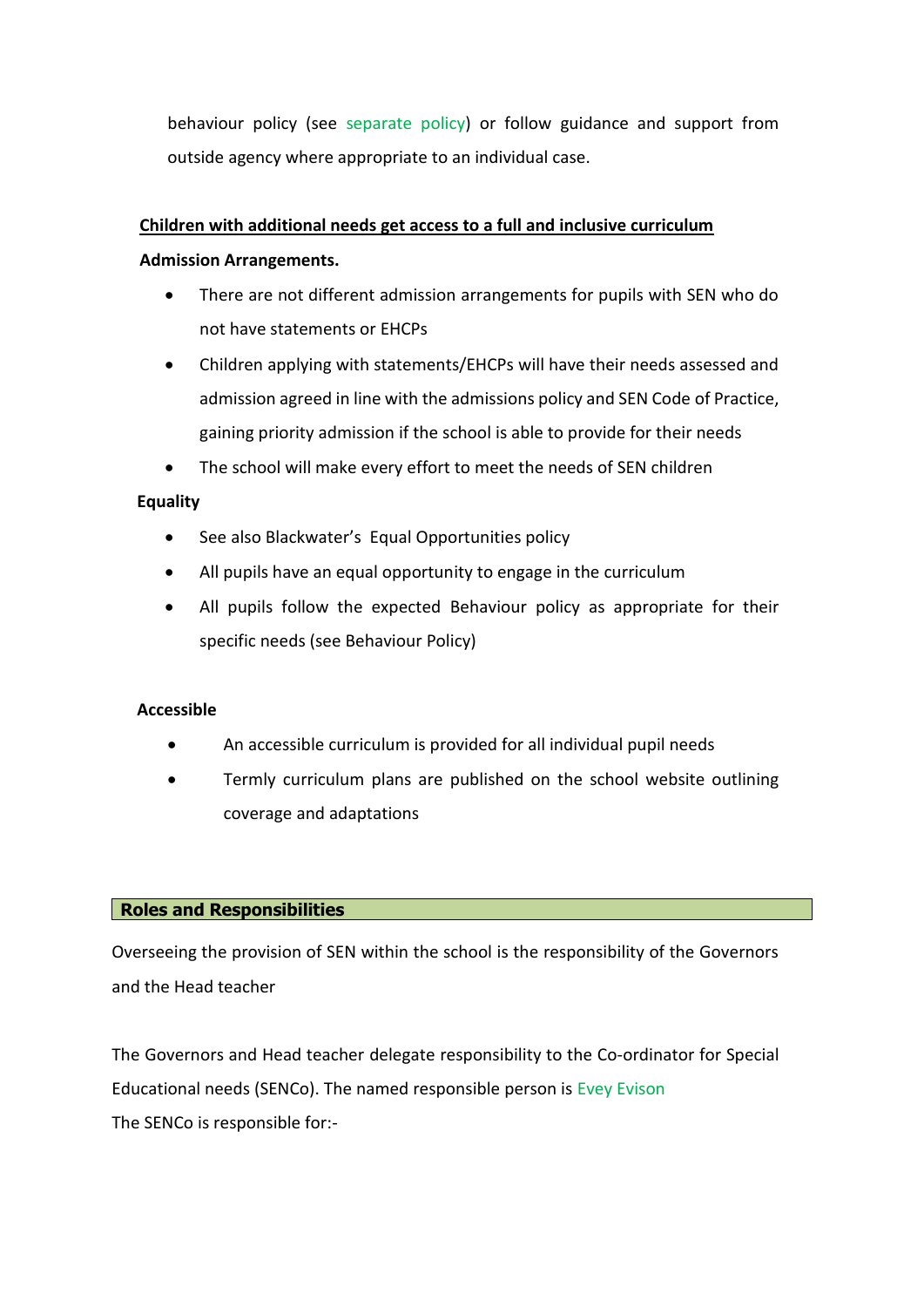- The day-to-day organisation of the SEN policy
- Monitoring data for those pupils on SEN Support and 'On Alert' children
- Assessing progress through book scrutiny/lesson observations
- Coordinating the provision for pupils
- Maintaining the school's SEN records for identified pupils
- Liaising with and advising teachers about SEN planning, provision, resources, approaches etc.
- Liaising with parents of children with special educational needs.
- Liaising with external agencies
- Contributing to the in-service training of staff
- Reporting to the governing body on SEN policy
- Managing the SEN budget set for purchasing specialist resources

Those people responsible for SEN matters in this school are:

Mrs. Evey Evison  $\sim$  Headteacher Mr. Mark Roberts and Mrs. Hayley Coombes  $\sim$  SEN Governors

**Date of Policy: September 2020 Review: September 2021**